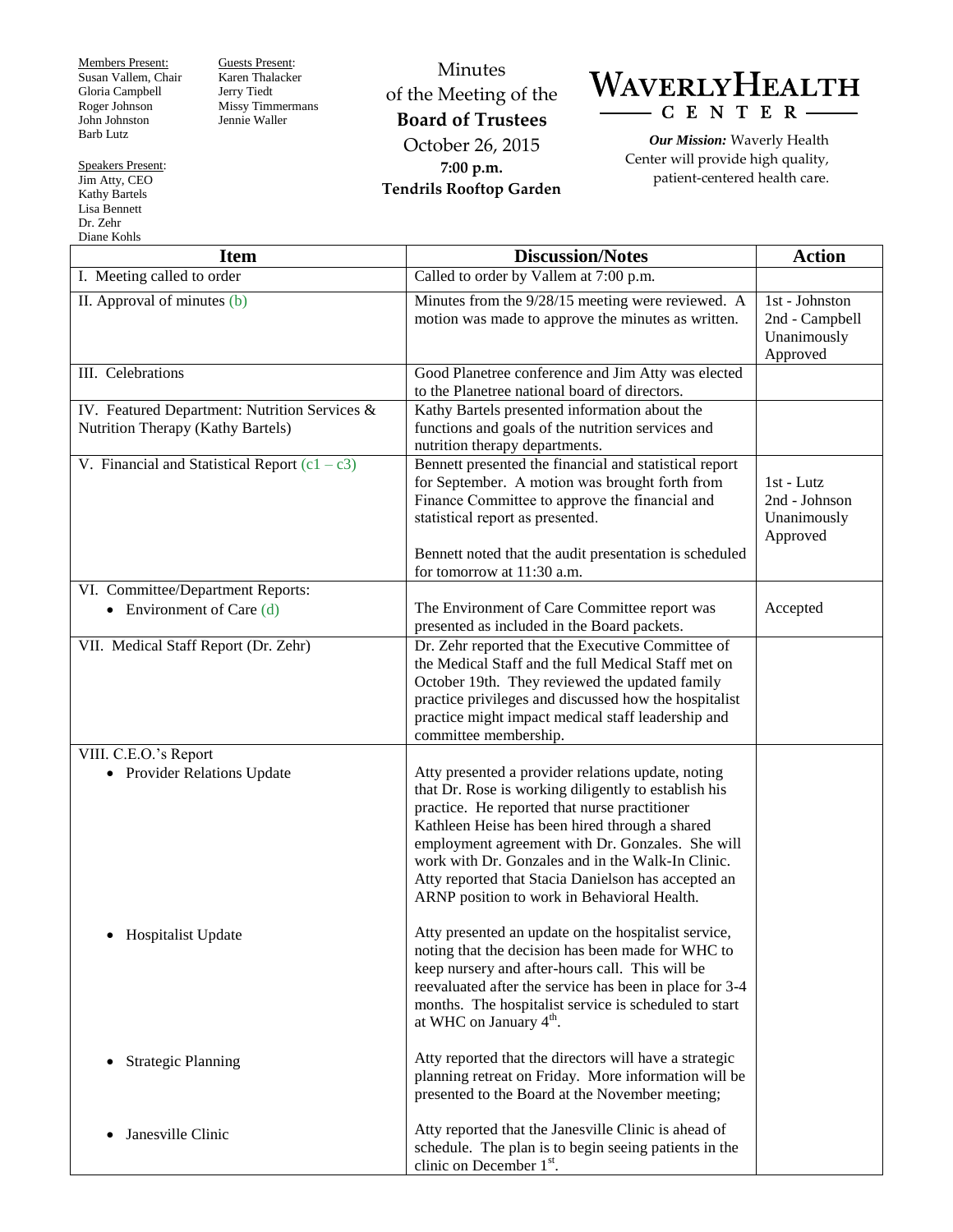| <b>Potential Board Nominee</b><br>$\bullet$                                                                                                                                                                                                                                                         | Atty reported that he has met with a potential Board<br>nominee. This person was not able to commit to<br>serving on the Board at this time, but would like to<br>be considered for future openings. Atty stated that<br>he has other potential candidates that he will be<br>contacting.                                                                    |                                                                        |
|-----------------------------------------------------------------------------------------------------------------------------------------------------------------------------------------------------------------------------------------------------------------------------------------------------|--------------------------------------------------------------------------------------------------------------------------------------------------------------------------------------------------------------------------------------------------------------------------------------------------------------------------------------------------------------|------------------------------------------------------------------------|
| <b>Information Systems Update</b><br>$\bullet$                                                                                                                                                                                                                                                      | Atty presented an information systems update, noting<br>that WHC is exploring possibilities relating to a<br>unified hospital/clinic medical record.                                                                                                                                                                                                         |                                                                        |
| X. Old Business                                                                                                                                                                                                                                                                                     | None.                                                                                                                                                                                                                                                                                                                                                        |                                                                        |
| XI. New Business<br>• Critical Access Hospital Annual<br>Evaluation (e)                                                                                                                                                                                                                             | Atty presented the Critical Access Hospital Annual<br>Report. A motion was made to approve the report as<br>presented.                                                                                                                                                                                                                                       | 1st - Campbell<br>2nd - Lutz<br>Unanimously                            |
| Rural Health Clinic Annual Evaluations (f1<br>$\bullet$<br>$-f4)$                                                                                                                                                                                                                                   | Kohls presented the Rural Health Clinic (RHC)<br>program evaluations for Christophel, Nashua, Shell<br>Rock, Walk-In and Women's Clinics. A motion was<br>made to approve the program evaluations as<br>presented.                                                                                                                                           | Approved<br>1st - Johnson<br>2nd - Johnston<br>Unanimously<br>Approved |
| <b>Updated Clinical Privilege Form:</b><br>$\bullet$<br>Family Practice $(g)$                                                                                                                                                                                                                       | The revised clinical privilege form, listed at left, was<br>presented for review as included in the Board<br>packets. The revised privilege form has been<br>reviewed by the Executive Committee of the Medical<br>Staff and is recommended for approval. A motion<br>was made to approve the revised privilege form as<br>written.                          | 1st - Johnston<br>2nd - Campbell<br>Unanimously<br>Approved            |
| <b>Request for Privileges:</b><br>$\bullet$<br>• Warren Spencer, MD - Consulting,<br>Radiology, RCI<br>Kathleen Heise, ARNP - Active,<br><b>ENT/Family Practice, WHC</b><br><b>Continuation of Courtesy-Provisional</b><br>$\bullet$<br>Status:<br>• Claro Palma, MD - Rheumatology,<br><b>CVMS</b> | Privileging items were presented as individually<br>listed at left. All files have been reviewed by the<br>Executive Committee of the Medical Staff. The<br>Executive Committee recommends approval. A<br>motion was made to approve all privileging items as<br>individually considered and recommended by the<br>Executive Committee of the Medical Staff. | $1st - Lutz$<br>2nd - Johnston<br>Unanimously<br>Approved              |
| New/Revised Policies & Procedures:<br>$\bullet$<br>Transfer of Patients - COBRA/<br><b>EMTALA Compliance (h)</b>                                                                                                                                                                                    | The revised policy listed at left was presented for<br>review as included in the Board packets. The policy<br>has been reviewed by the Executive Committee of<br>the Medical Staff and is recommended for approval.<br>A motion was made to approve the policies as<br>written.                                                                              | 1st - Campbell<br>2nd - Lutz<br>Unanimously                            |
| Finance Committee (i1)<br>$\bullet$                                                                                                                                                                                                                                                                 | Bennett reported that the Finance Committee met<br>this morning. Minutes from the meeting were<br>included in the Board packet.                                                                                                                                                                                                                              | Approved                                                               |
| Capital Request – Hearing Screener (i2)                                                                                                                                                                                                                                                             | Bennett presented a budgeted capital request for a<br>hearing screener at a cost not to exceed \$14,100.                                                                                                                                                                                                                                                     |                                                                        |
| • Capital Request – Isolette $(i3)$                                                                                                                                                                                                                                                                 | Bennett presented a budgeted capital request for an<br>ioslette at a cost not to exceed \$10,900. Both capital<br>items are a part of the Foundation annual campaign.<br>A motion was brought forth from Finance                                                                                                                                             | 1st - Lutz                                                             |